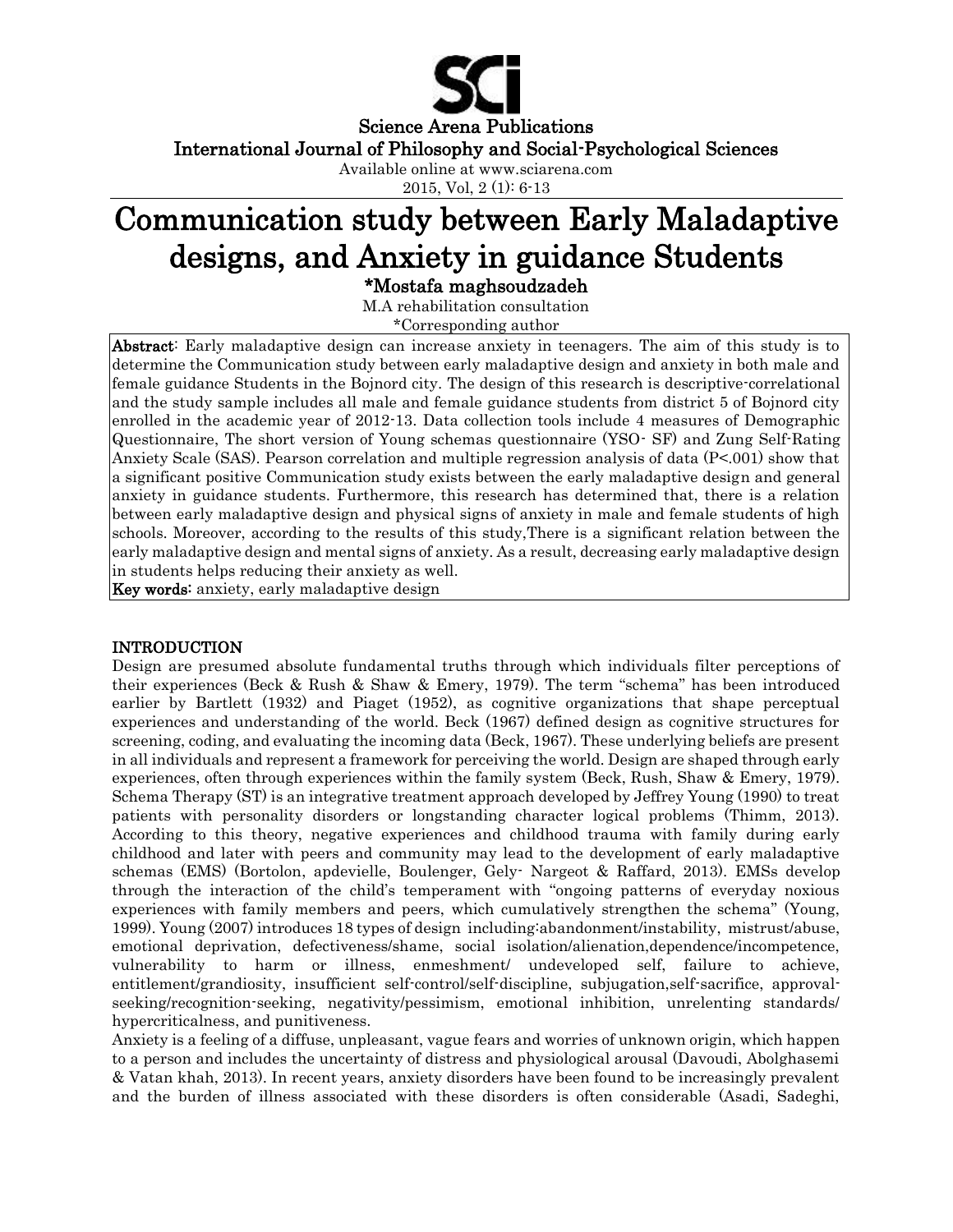Basirani, Asadi, Bidmeshki,Panahi, Mirshekar, Amirshahi & Salehin, 2010). Stressful situations that happen before or during an injury have been causing anxiety in individuals

(Davoudi, et al., 2013). All humans are anxious about your life; however, chronicanxiety is unusual and problematic. Physical changes such as delayed puberty, particularly in boys, Early concerns about puberty, especially in girls, fear and shame of physical changes and suffering caused by the rejection of physical change, rejection by peers, being independent, aggressive behavior, irrational being, lack of skills for life, sexuality, confusion at the role of anxiety are of effective cause of anxiety in adolescents (Shahamat, 2011). Many different factors are involved in the advent of anxiety. Early maladaptive design are also the reasons of appearance and strengthening of anxiety in human being intervention (Asadi, et al., 2010). Empirical knowledge of the regional prevalence of anxiety is fundamental to understanding the relative demand for treatment services. Such knowledge is also necessary to identify the most appropriate avenues for intervention (Asadi, et al., 2010). Daskzan (2004) documented that 37% of male and 53% of female guidance students in Saghez city in Kurdistan province had test-anxiety. He found that there was a significant relationship between test-anxiety and academic achievement (Mozaffari, 2001). Early maladaptive design are the reason for anxiety. This issue is based on experiences and visions that people have dealt with in the past. Because of the importance of the effect of early maladaptive design on anxiety of students, this article works on this issue. Disorders related to anxiety are the most important disturbances of students and their parents. Shahamat (2011) studied the relation between health symptoms (somatization, anxiety and depression) and early maladaptive design payment. The results showed that significant relationships exist between early maladaptive design and symptom triad of somatization, anxiety, and depression (Shahamat, 2011). Davoudi et al. (2013) studied the relationship between early maladaptive design and happiness with anxiety of female students of Tonekabon city. The results showed that there are significant positive relations between early maladaptive design and anxiety. However, there is a negative relation between happiness and anxiety. The result of the regression analysis showed that happiness variables orientation-disrupt limits can predict the students anxiety (Davoudi, et al., 2013). Qrue & Calvete (2012) found that some maladaptive design predict automatic thoughts which in turn predict social anxiety. These results have important implications for intervention with adolescents who suffer social anxiety. Ball and Cecero (2001) studied the symptoms of anxiety and the early maladaptive design in adolescence and found a significant correlation. Astane, Bahrami & Farahani (2013) found that a significant relationship exists between the design of emotional deprivation, abandonment/instability, mistrust/abuse, social isolation/alienation, and defectiveness/shame design in adultness and anxious/ambivalent attachment of individuals with borderline personality disorder. Most of the researchers in the field of mental health have a consensus about the fact that mental health has a significant effect on all of the personality aspects, activity and also their reactions to all of the life events. Yet, this is also an accepted fact that design have a correlation with life negative events and mental pressures. When an early maladaptive schema is activated some levels of emotions are released and they directly or indirectly result in different types of cognitive isturbances such as depression, anxiety, occupational disability, lack of academic progress, drug abuse and interpersonal conflicts (Lotfi, 2006). On the other hand, by the increase of maladaptive cognitive design some of the disorders increase and presence of such disorders result in individuals' drop in performance in jobs and education (Griffith, 2003). In a study Calvete & Estévez & López de Arroyabe & Ruiz (2005) found a significant correlation between the signs of emotional disorders (depression, anxiety and aggression) and the early maladaptive design. Despite the numerous studies on the subject of anxiety and early maladaptive design, there is a huge gap for new research in this field. For example, there are just a few studies on the connection of anxiety and early maladaptive schema while previous studies were mainly focused on students' anxiety and their exams. Also, prevalence and frequency of anxiety in students is so high that it is necessary to study the correlation between these two variables systematically, at different time intervals and different levels of education. Since this subject has rarely been studied before, this paper is an attempt to determine the relationship between early maladaptive design and anxiety in both male and female guidance students. Five hypotheses are tested in this study and the test results for these hypotheses are presented subsequently. First hypothesis: there is a relation between early maladaptive design and general anxiety symptoms in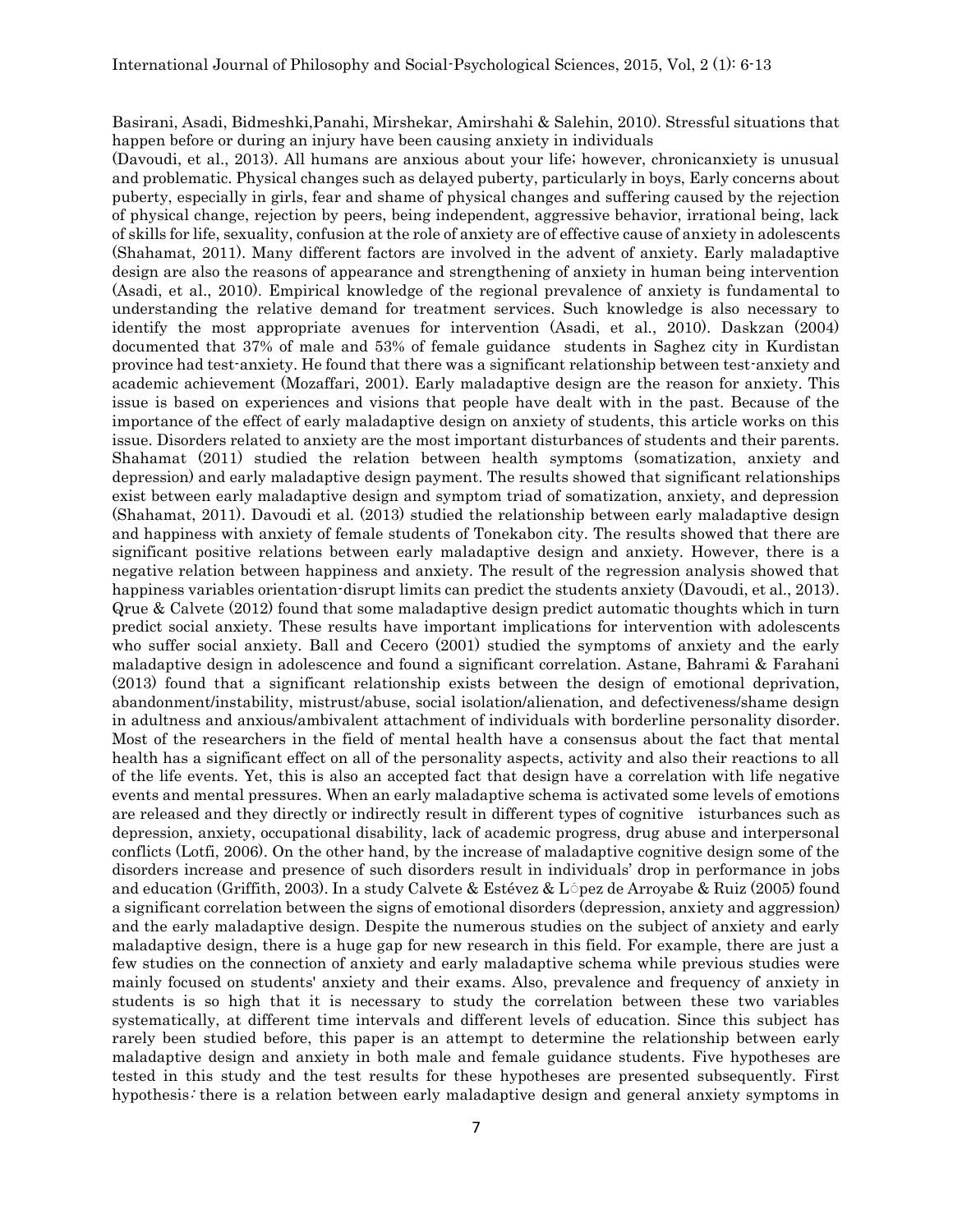male and female guidance students. Second hypothesis: there is a relation between early maladaptive design and somatic symptoms of anxiety in female students of high schools. Third hypothesis: there is a relation between anxiety somatic symptoms and early maladaptive design in male students of high schools. Forth hypothesis: There is a relation between early maladaptive design and anxiety subjective symptoms in female students of high schools. Fifth hypothesis: There is a relation between early maladaptive design and anxiety subjective symptoms in male students of high schools.

#### Method

The present research is a correlational study. The statistical population of this research includes all the male and female guidance Students from district 5 of Bojnord enrolled for the academic year of 2013-2014. The sampling method used in this research is the basic random sampling and the number of participants in the study, determined by Morgan's table and Cochran's formula, is 384.

#### Measures

Early maladaptive schemes questionnaire. This questionnaire was developed by Young (Young & Brown, 1990). This selfreport questionnaire contains 90 items for the 18 early maladaptive schemes. Each domain contains 5 items which are graded based on a 6-grade scale. Young, Norman and Thomas (1995) examined the psychometric features of this questionnaire on a 564-participantr sample) and verified its validity and reliability (Schmidt, Joiner, Young, & Telch, 1995; Welburn, Corisne, Dagg, Pontefract, & Jordan, 2002). Moreover, in Iran, Yousefi and Etemadi (2008) tested the reliability and validity of the questionnaire on a 597- participant sample (394 participant at the first stage and 185 ones at the second stage). Using the Cronbach's alpha and the split-half methods, the reliability of this questionnaire was calculated to be .86 and .91 for the whole sample, .84 and .87 for girls and .84 and .81 for boys and the extracted factors had high and satisfying validity. Convergent validity of the questionnaire was determined using measurement tools for psychological despair, positive and negative emotions, self-confidence, cognitive vulnerability for the symptoms of depression and identity disorder and the results for these factors were (.37, .34, .40, .39, .35, .36), respectively, which were significant on (p<.0001) (Schmidt, Joiner, Young, & Telch, 1995; Welburn, Corisne, Dagg, Pontefract, & Jordan, 2002). In this study the reliability of the questionnaire on the early 40- participant sample using Cronbach's alpha was estimated as higher than .70 for all factors and .84 for the whole questionnaire. Zung Self-Rating Anxiety Scale (SAS). The Zung SAS is a 20- item, self-report questionnaire that measures the presence and magnitude of anxiety-based symptoms. The SAS was constructed according to the DSM-II (American Psychiatric Association [APA], 1968) criteria for anxiety and still contains the criteria listed in DSM-IV-TR (APA, 2000), giving it good content and face validity. The SAS contains items that assess both physiological (e.g., muscle tremors, physical pain, urinary frequency, sweating, face flushing, insomnia) and psychological (e.g., nervousness, fear, mental disintegration, panic, apprehension, restlessness, nightmares) symptoms commonly associated with anxiety (APA, 1968), (APA, 2000). The SAS correlates .75 with the Hamilton Anxiety Scale (Zung, 1971) and has been shown to significantly discriminate between a normal adult sample and patients with anxiety disorders (Zung, 1971). Reliability data are .71 (split-half: Zung, 1971) and .77, .79, and .85 (coefficient alpha), the latter three data points being from three Australian samples (Sharpley & Christie, 2007). This scale also possesses good discriminant validity as it can differentiate between individuals with a clinical diagnosis of an anxiety disorder and those with other psychiatric illnesses, as well as between patient and non-patient groups (Corcoran & Fischer, 1987). We found the internal consistency to be .89 and the split-half reliability coefficient as .83.

#### Design and Procedure

As mentioned earlier the study was designed as acorrelational study. Ethical approval was granted by educational office of Bojnord. The conditions for participating in the study included the consent of the school health counselors, as well as the consent of the student. The questionnaires were filled in homeroom classes during the regular school day. The purpose of the study was explained and anonymity was assured. The students were told that questionnaires would be collected by a researcher and that their answers would not be accessible to classmates or teachers. Test completed by pen and paper format. The sampling method was multiphasic. First of all, four regions of district 5 were chosen from male and female high schools. Then four female high schools and four male high schools were chosen from each region. Afterward, from the chosen guidance classes, three classes, one class in each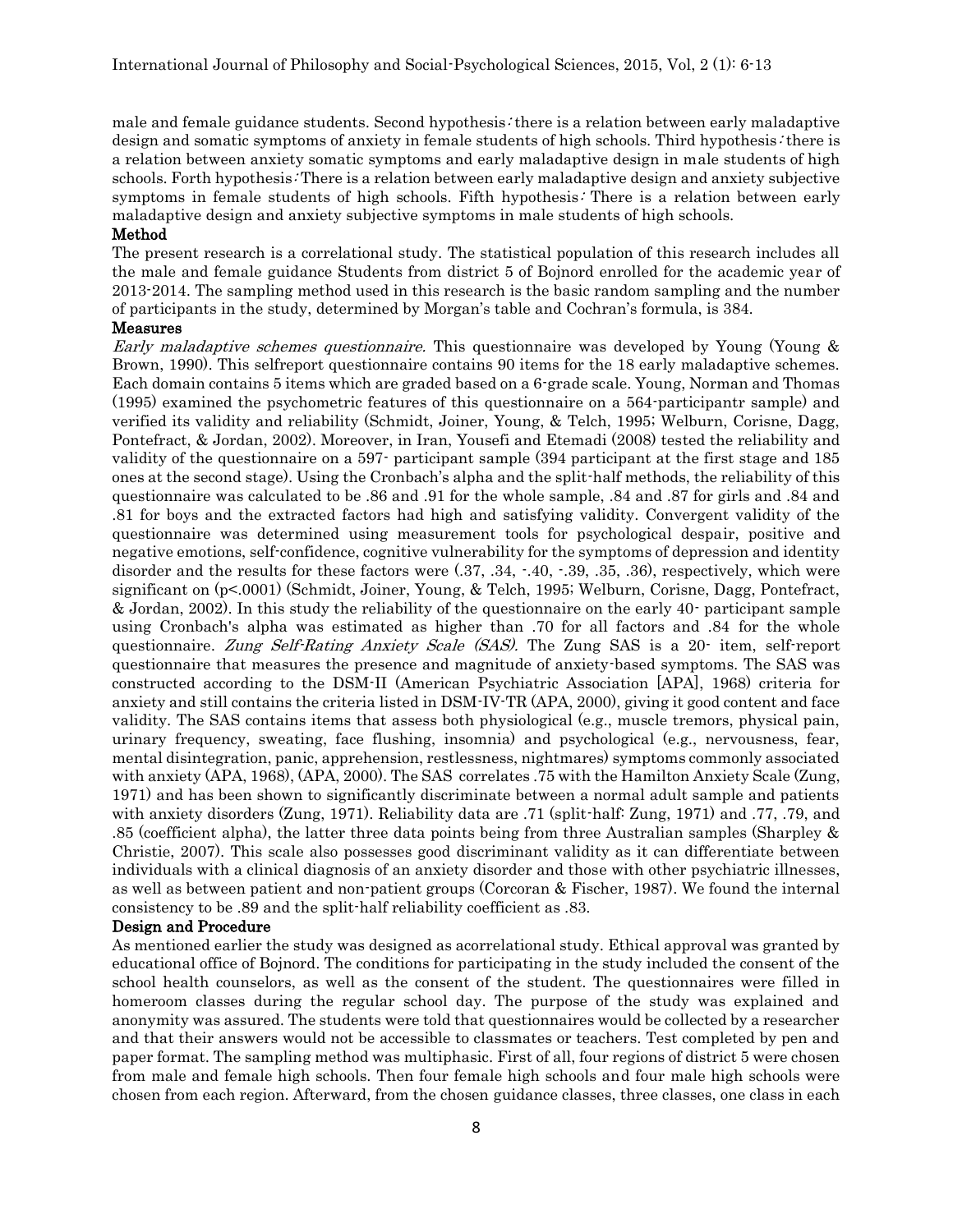grade, were selected. Finally, from students of those classes the required numbers of students were selected. Sampling continued till desired sample size was obtained. By using Cochran formula 384 students (192 girls and 192 boys) were chosen for this study.

### Results

The data obtained from this study were analyzed using the appropriate analyses. In Table 1, K-S test is represented for goodness of fit of scores.

| Table 1 K-S Test for Goodness of Fit of Scores |                                          |                                      |                                |  |  |
|------------------------------------------------|------------------------------------------|--------------------------------------|--------------------------------|--|--|
| Statistical index                              | Somatic<br><b>Symptoms</b><br>Of Anxiety | Subjective<br>Symptoms of<br>Anxiety | General<br>Anxiety<br>Symptoms |  |  |
| Number                                         | 374                                      | 374                                  | 374                            |  |  |
| Average                                        | 4.335                                    | 3.134                                | 4.571                          |  |  |
| <b>Standard Deviation</b>                      | 0.4.46                                   | 1.512                                | 0.883                          |  |  |
| Equal                                          | 0.162                                    | 0.76                                 | 0.155                          |  |  |
| <b>Quite Positive</b>                          | 0.279                                    | 0.72                                 | 0.268                          |  |  |
| <b>Differences</b>                             |                                          |                                      |                                |  |  |
| <b>Quite Negative</b>                          | $-0.024$                                 | $-0.068$                             | $-0.053$                       |  |  |
| <b>Differences</b>                             |                                          |                                      |                                |  |  |
| z                                              | 1.112                                    | 0.771                                | 1.124                          |  |  |
| Significance                                   | 0.05                                     | 0.224                                | 0.132                          |  |  |

According to Table 1, since the significant level for this study is lower than 95 ercent, the distribution of data is normal and the mean of data is a central index; moreover, arametric statistical methods can be used. In Table 2, Pearson correlation ignificance test is implemented between early maladaptive design and general anxiety symptoms in guidance students.

| Table 2Pearson Correlation Significance Test between Early Maladaptive Design and General |                                  |      |             |     |  |
|-------------------------------------------------------------------------------------------|----------------------------------|------|-------------|-----|--|
| <b>Anxiety Symptom's inGuidance Students</b>                                              |                                  |      |             |     |  |
| <b>Statistical Index</b>                                                                  | Correlation<br>Number<br>Average |      |             |     |  |
|                                                                                           |                                  |      | Coefficient |     |  |
| Early                                                                                     |                                  |      |             |     |  |
| Maladaptive                                                                               |                                  |      |             |     |  |
| Schemas                                                                                   | 374                              | 3.22 | 0.849       | 0.1 |  |
| <b>General Anxiety</b>                                                                    |                                  |      |             |     |  |
| <b>Symptoms</b>                                                                           |                                  |      |             |     |  |

Table 2Pearson Correlation Significance Test between Early Maladaptive Design and General

As shown in Table 2, there is a significant and positive correlation of .859 between early maladaptive design and general anxiety symptoms in male and female guidance Students which is direct and positive. In Table 3, Pearson correlation significance test between early maladaptive design and anxiety somatic symptoms in male and female guidance students is presented.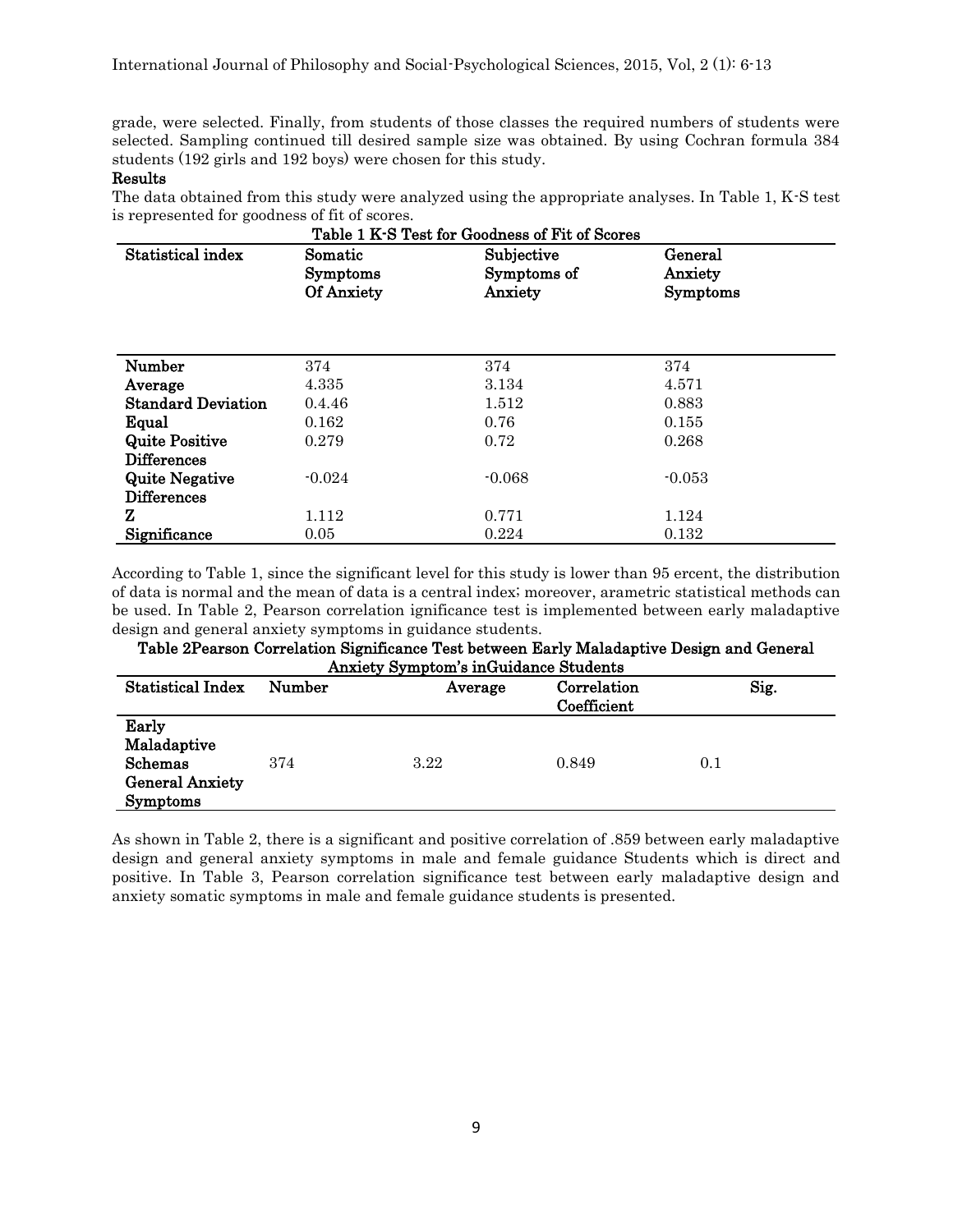| Statistical<br>Index | Group   | Number | Average | Correlation<br>Coefficient | Sig. |
|----------------------|---------|--------|---------|----------------------------|------|
| Schema/<br>Somatic   | Females | 182    | 3.1171  | 0.723                      | 0.1  |
| <b>Symptoms</b>      | Males   | 182    | 3.1809  | 0.853                      | 0.1  |

Table 3 Pearson Correlation Significance Test between early Maladaptive Design and Anxiety Somatic Symptoms in High Schools Students

The correlation between early maladaptive design and somatic symptoms of anxiety, in female students of high schools, is .723 which is significant and positive. The correlation between early maladaptive design and anxiety somatic symptoms, in male students of high schools, is .853 which is significant and positive. In Table 4, Pearson correlation significance test between early maladaptive design and anxiety subjective symptoms in male and female guidance students is presented.

Table 4 Pearson Correlation Significance Test between Early Maladaptive Design and Anxiety Subjective Symptoms in High Schools Students

| Statistical<br>index  | Group   | Number | Average | $\rm Correlation$<br>Coefficient | Sig. |
|-----------------------|---------|--------|---------|----------------------------------|------|
| Schema/<br>subjective | females | 182    | 3.7432  | 0.661                            | 0.1  |
| symptoms              | males   | 182    | 3.5661  | 0.713                            | 0.1  |

As shown in Table 4, the correlation between early maladaptive design and anxiety subjective symptoms in female students of guidance is .661 which is significant and positive. As indicated in Table 4, the correlation between early maladaptive design and anxiety subjective symptoms in male students of guidance is .713 which is significant and positive.

## **CONCLUSION**

This study examined the relationship between early maladaptive design and the anxiety of both male and female guidance students from district 5 of Bojnord. Results show that a significant and positive correlation exists between the anxiety and the early maladaptive design. The first hypothesis in this study which is about the relation between early maladaptive design and the total anxiety symptoms in male and female students is tested and confirmed. According to the significance of the test value which is 0.01, the relation between early maladaptive design and total anxiety symptoms in both male and female guidance students is significant. This result is consistent with the findings of Van Orden et al. (2008), which states that total anxiety level in students would increases as a result of increase in early maladaptive design. The second hypothesis in this study, about the relation between early maladaptive design and somatic symptoms of anxiety in female students, is tested and confirmed. This result is consistent with the findings of Walker, Meyer and Ohanian (2001). It shows that when patients surrender to an early maladaptive schema, they think that this schema is correct and do not try to change it. This increases the anxiety level on the patients. The third hypothesis in this study, about the relation between early maladaptive design and somatic symptoms of anxiety in male students of high schools is tested and confirmed. This result is consistent with the findings of Welbern et al. (2002), which suggests that students with higher grades in early maladaptive design test had more difficulty in mathematics learning. Someone with early maladaptive design has physical reactions and sensations and might connect this with early reminiscence consciously or unconsciously. This experience may weaken the educational performance of this person. The forth hypothesis in this study, about the relation between early maladaptive design and subjective symptoms of anxiety in female guidance students is tested and confirmed as well. The fifth hypothesis in this study, about the relation between early maladaptive design and subjective symptoms of anxiety in male guidance students is tested and confirmed. Results of hypotheses four and five are consistent with the findings of Arefnia et al. (2012), who compared students with and without anxiety and the effect of early maladaptive design on them. He found that there is a relation between early maladaptive design and school anxiety. To sum up, these results show that, if early maladaptive design decrease in students, it may decrease their anxiety. The limitations of this research are as follows: Relatively, the long time required to answer the two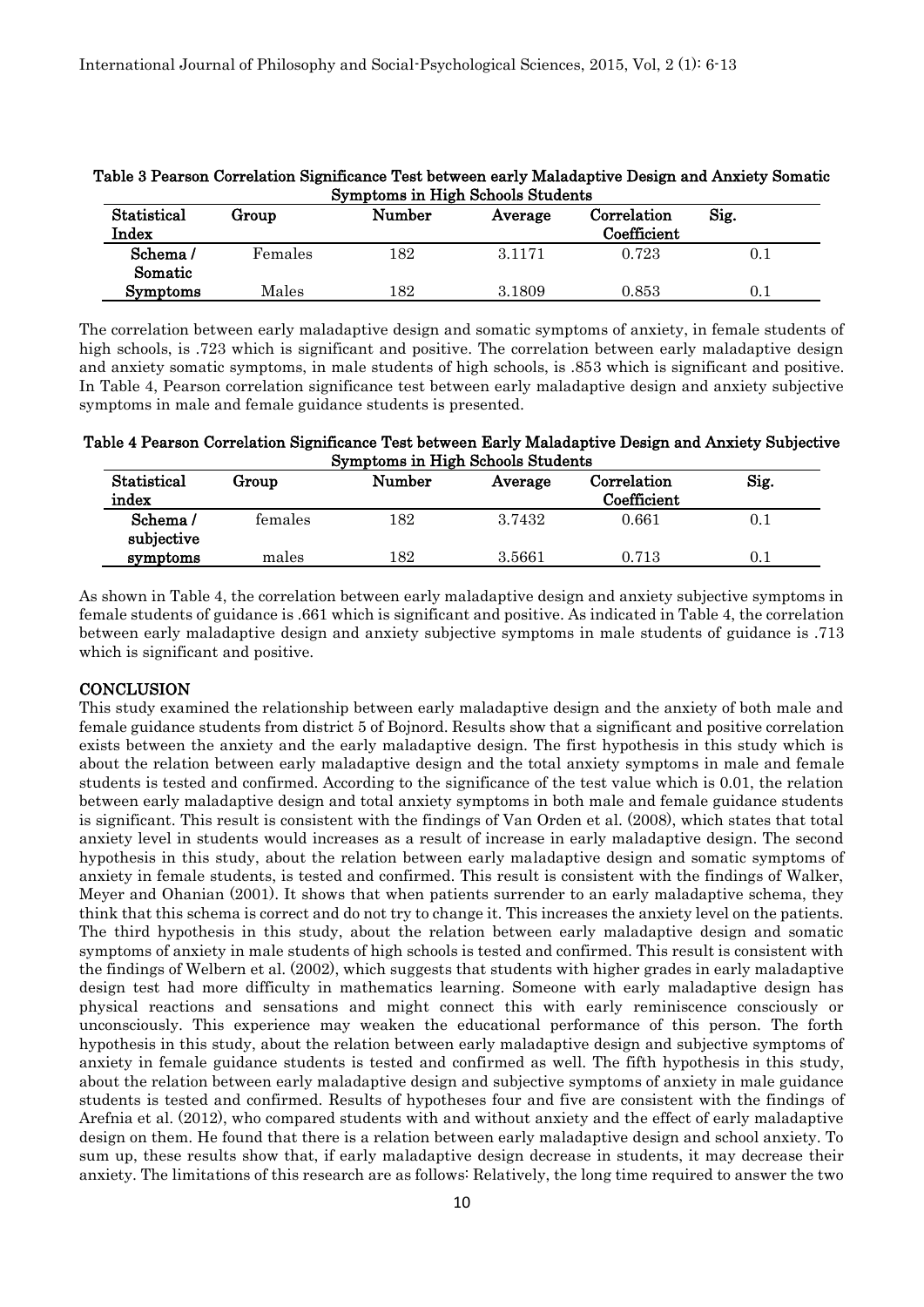questionnaire forms by students is one of the restrictions of this research. Distrust and skepticism of some students and their indifference to the researcher lead to the uncertainty of the results. According to the research results it seems that studying the design in other age groups, other cities and awareness about their differences is useful for the therapists in the fields of schema therapy, couple therapy and family therapy. Also, it is suggested to survey the existence of design in parents and the relationship of design with insecure families

#### References

- American Psychiatric Association. (1968). Diagnostic and statistical manual of mental disorders (2nd Ed). Washington, DC: Author.
- American Psychiatric Association. (2000). Diagnostic and statistical manual of mental disorders (4th Ed). Text rev. Washington, DC: Author.
- Arefnia, S., Sarandi, P., & Yousefi. P. (2012). Comparison of early maladaptive design in students with and without anxiety. Psychology Magazine of Academy, 1(74). [InPersian]Asadi Sadeghi, A. I., Basirani, N., Asadi Bidmeshki, E.,
- PanahiMirshekar, A., Amirshahi, M., & Salehin, S. (2010). *Educational Research. 1(5)*. 140-144. [http://www.interesjournals.org/ER.](http://www.interesjournals.org/ER)
- Astaneh, R., Bahrami, H., & Farahani, H. (2013). The Relationship between Early Maladaptive Design and Anxious/Ambivalent Attachment Style in Individuals with
- Borderline Personality Disorder. *Mediterranean Journal of Social Sciences*, 4(13).
- Ball S., & Cecero, J. (2001). Addicted patients with personality disorders: Traits, design, and presenting problems. Journal of PersonalityDisorders, 15, 72-83.
- Bartlett, F. (1932). Remembering. Cambridge University Press. Beck, A. T. (1967). Depression: Causes and treatment. Philadelphia: University of Pennsylvania Press.
- Beck, A. T., Rush, J. A., Shaw, B. F., & Emery, G. (1979). Cognitive Therapy of Depression. The Guilford Press, NewYork.
- Bortolon, C., Capdevielle, D., Boulenger, J., Gely-Nargeot, M.,& Raffard, S. (2013). Early maladaptive design predict positive symptomatology in schizophrenia: A cross-sectional study. Psychiatry Research.
- Calvete, E., Estévez, A., L<sup>ó</sup>pez de Arroyabe, E., & Ruiz, P. (2005). The Schema Questionnaire-Short Form: Structure and Relationship with Automatic Thoughts and Symptoms of Affective Disorders. European Journal of Psychological Assessment, 21(2), 90-99.

Corcoran, K. J., & Fischer, J. (1987). Measures for clinical practice. A sourcebook,

- Free Press, New York.Daskzan, J. (2004). Prevalence of test-anxiety and its' related toacademic problems. Research center of organization education in Kurdistan province.
- Davoudi, M., Abolghasemi, S., & Vatan khah, H. R. (2013). The Relationship between Early Maladaptive Schema & Happiness with Anxiety Tonekabon City Girls Student. International Research Journal of Applied and Basic Sciences, 4(10), 3068-3075.
- Griffith, A. (2003). Group Psychotherapy, Psychodrama, & Sociometry, J. 55(4), 66-74.
- Keoghi, E., Bond, F. W., French, C. C., Richards, A., & Davis, R. E. (2004). Test-Anxiety, Susceptibility to destruction and examination performance. Journal of Anxiety, Stress and Coping, 17(3), 241-252.
- Mozaffari, M. R. (2001). Rate of affective-family andeducational problems between Shaheds' guidance Studentsstudents and none Shaheds'guidance students in Sanandaj. Organization Education of Kurdistan.
- Lotfi R. (2006). M. A. thesis, Alzahra University. Piaget, J. (1952). The Origins of Intelligence in Childhood.International Universities Press, New York.
- Schmidt, N. B., Joiner, T. E., Young, J. E., & Telch, M. J. (1995). The schema questionnaire: Investigation of psychometric properties and the hierarchical structure of a measure of maladaptive design. Cognitive Therapy and Research, 19, 295- 321.
- Shahamat, N. (2011). The study of public health symptoms (Somatization, anxiety, depression) according to early maladaptive design. Journal of Psychology and Educational Sciences, 36(4), 32-45. [In Persian].
- Sharpley, C. F., & Christie, D. R. H. (2007). An analysis of the psychometric structure and frequency of anxiety and depression in Australian men with prostate cancer. Psycho- Oncology, 16, 660–667.